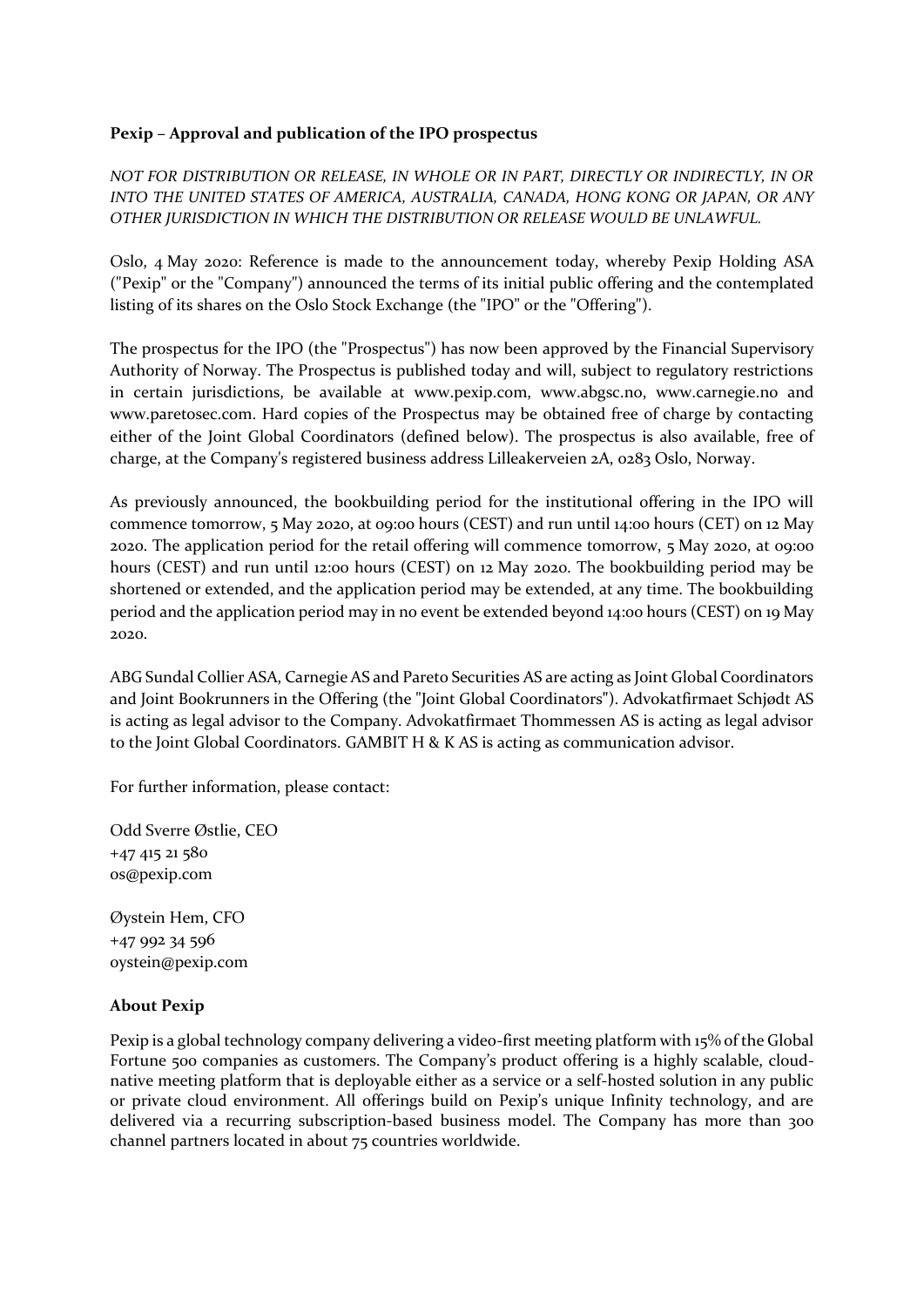## **Important notice**

These materials do not constitute or form a part of any offer of securities for sale or a solicitation of an offer to purchase securities of the Pexip Holding ASA (the "Company") in the United States or any other jurisdiction. The securities of the Company may not be offered or sold in the United States absent registration or an exemption from registration under the U.S. Securities Act of 1933, as amended (the "U.S. Securities Act"). The securities of the Company have not been, and will not be, registered under the U.S. Securities Act. Any sale in the United States of the securities mentioned in this communication will be made solely to "qualified institutional buyers" as defined in Rule 144A under the U.S. Securities Act. No public offering of the securities will be made in the United States.

In any EEA Member State other than Norway and Sweden, this communication is only addressed to and is only directed at qualified investors in that Member State within the meaning of the EU Prospectus Regulation, i.e., only to investors who can receive the offer without an approved prospectus in such EEA Member State. The expression "EU Prospectus Regulation" means Regulation (EU) 2017/1129 of the European Parliament and of the Council of 14 June 2017 (together with any applicable implementing measures in any Member State).

In the United Kingdom, this communication is only addressed to and is only directed at Qualified Investors who (i) are investment professionals falling within Article  $19(5)$  of the Financial Services and Markets Act 2000 (Financial Promotion) Order 2005 (as amended) (the "Order") or (ii) are persons falling within Article  $49(2)(a)$  to (d) of the Order (high net worth companies, unincorporated associations, etc.) (all such persons together being referred to as "Relevant Persons"). These materials are directed only at Relevant Persons and must not be acted on or relied on by persons who are not Relevant Persons. Any investment or investment activity to which this announcement relates is available only to Relevant Persons and will be engaged in only with Relevant Persons. Persons distributing this communication must satisfy themselves that it is lawful to do so.

The Target Market Assessment is without prejudice to the requirements of any contractual, legal or regulatory selling restrictions in relation to the Transaction.

For the avoidance of doubt, the Target Market Assessment does not constitute: (a) an assessment of suitability or appropriateness for the purposes of MiFID II; or (b) a recommendation to any investor or group of investors to invest in, or purchase, or take any other action whatsoever with respect to the Company's shares.

Each distributor is responsible for undertaking its own Target Market Assessment in respect of the Company's shares and determining appropriate distribution channels.

Matters discussed in this announcement may constitute forward-looking statements. Forwardlooking statements are statements that are not historical facts and may be identified by words such as "anticipate", "believe", "continue", "estimate", "expect", "intends", "may", "should", "will" and similar expressions. The forward-looking statements in this release are based upon various assumptions, many of which are based, in turn, upon further assumptions. Although the Company believes that these assumptions were reasonable when made, these assumptions are inherently subject to significant known and unknown risks, uncertainties, contingencies and other important factors which are difficult or impossible to predict and are beyond its control. Such risks, uncertainties, contingencies and other important factors could cause actual events to differ